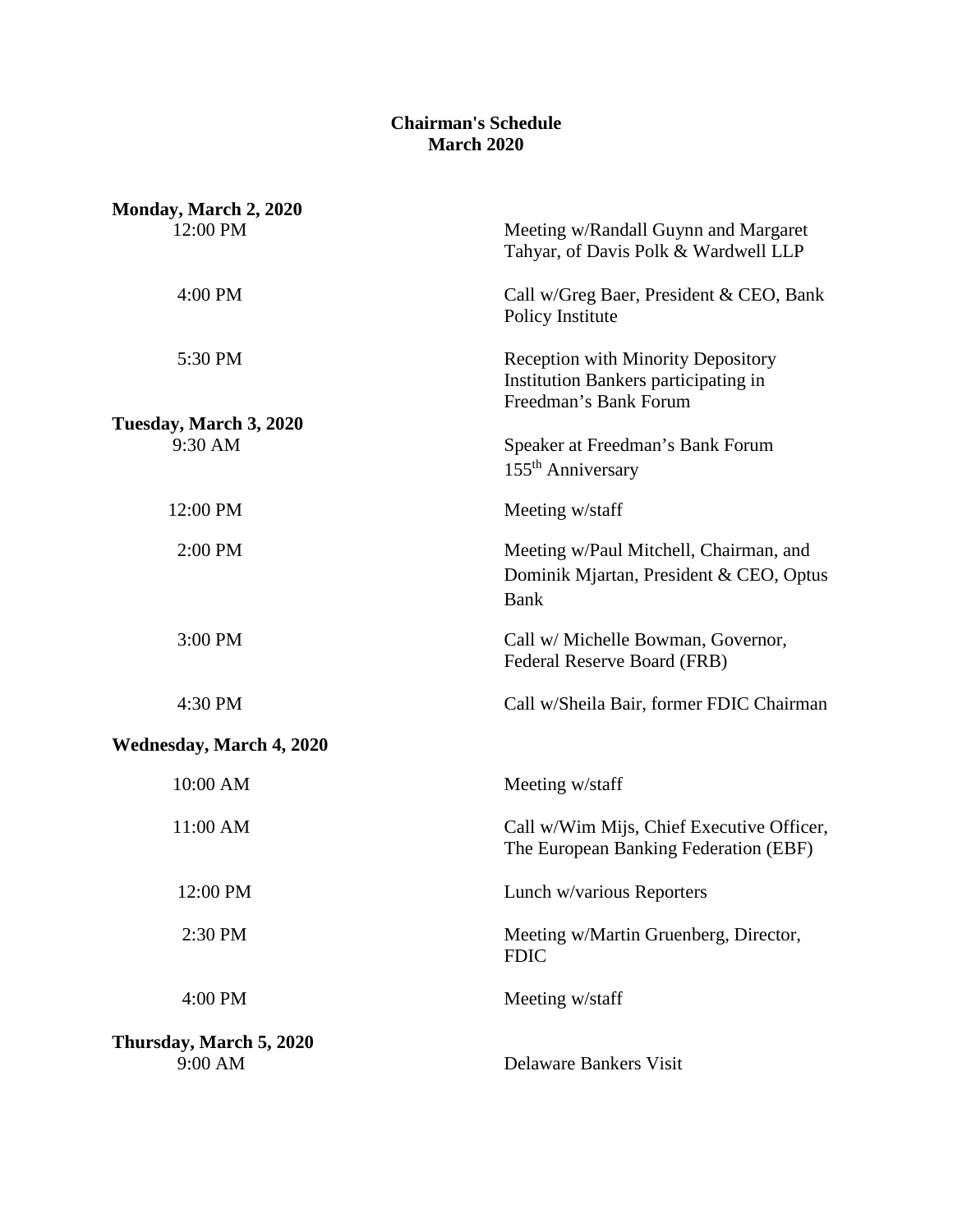| 11:30 AM                | Meeting w/Bank Policy Institute (BPI)<br><b>Members</b>                                                                                                                                             |
|-------------------------|-----------------------------------------------------------------------------------------------------------------------------------------------------------------------------------------------------|
| 2:00 PM                 | Call w/Randy Quarles, Vice Chair, FRB                                                                                                                                                               |
| Friday, March 6, 2020   |                                                                                                                                                                                                     |
| 10:30 AM                | Meeting w/staff                                                                                                                                                                                     |
| 11:30 AM                | Call w/Max Levchin, Founder and CEO,<br>Affirm, Inc.                                                                                                                                                |
| 12:00 PM                | Lunch w/Rodney Hood, Chairman,<br>National Credit Union Administration<br>(NCUA)                                                                                                                    |
| 2:00 PM                 | Call w/staff                                                                                                                                                                                        |
| Monday, March 9, 2020   |                                                                                                                                                                                                     |
| 9:30 AM                 | Meeting w/staff                                                                                                                                                                                     |
| 11:30 AM                | Call w/Joseph Otting, Comptroller of the<br>Currency, Office of the Comptroller of the<br>Currency (OCC)                                                                                            |
| 12:00 PM                | Lunch w/Kathy Kraninger, Director,<br><b>Consumer Financial Protection Bureau</b><br>(CFPB)                                                                                                         |
| 5:00 PM                 | Meeting w/staff                                                                                                                                                                                     |
| Tuesday, March 10, 2020 |                                                                                                                                                                                                     |
| 10:00AM                 | Jan Stieger, Executive Director and James<br>Mastriani, President, Board of Directors,<br>Receivables Management Association<br>International (RMAI), and Dan S. Cohen,<br>Associate, K&L Gates LLP |
| 1:00 PM                 | Meeting w/staff                                                                                                                                                                                     |
| 2:30 PM                 | Meeting w/Senator Tim Scott                                                                                                                                                                         |
| 3:15 PM                 | Meeting w/Senator Mike Rounds                                                                                                                                                                       |
| 5:00 PM                 | Meeting w/staff                                                                                                                                                                                     |
|                         |                                                                                                                                                                                                     |

**Wednesday, March 11, 2020**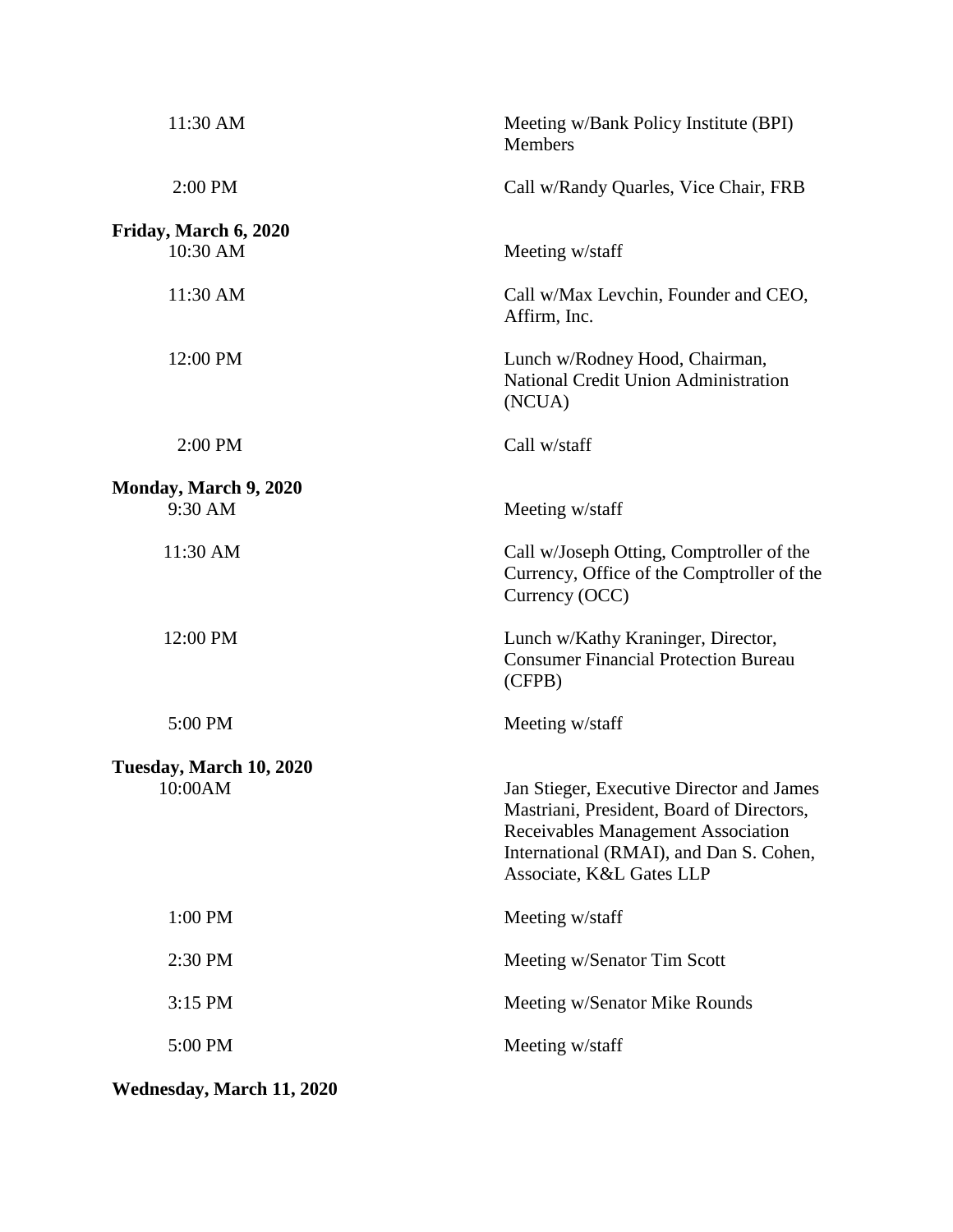| 10:00 AM                                 | Interagency Principals Meeting hosted by<br>U.S. Department of the Treasury                                                                                                                 |
|------------------------------------------|---------------------------------------------------------------------------------------------------------------------------------------------------------------------------------------------|
| 12:00 PM                                 | Lunch w/Joseph Otting, Comptroller of the<br>Currency, OCC and Randy Quarles, Vice<br>Chair, FRB                                                                                            |
| 2:30 PM                                  | Meeting w/staff                                                                                                                                                                             |
| 4:00 PM                                  | Meeting w/staff                                                                                                                                                                             |
| Thursday, March 12, 2020<br>11:30 AM     | Meeting w/Senator Mike Crapo                                                                                                                                                                |
| 1:00PM                                   | Meeting w/Dennis Nixon, Chairman &<br>CEO, Dalia Martinez, Executive Vice<br>President, and Chris Edward "Eddie"<br>Aldrete, Senior Vice President, International<br>Bank of Commerce (IBC) |
| 3:00 PM                                  | Meeting w/staff                                                                                                                                                                             |
| 4:00 PM                                  | Senior Leaders Meeting w/Bimal Patel,<br>Chair, Federal and Banking Information<br><b>Infrastructure Committee (FBIIC)</b>                                                                  |
| <b>Monday, March 16, 2020</b><br>1:30 PM | Meeting w/staff                                                                                                                                                                             |
| 2:45 PM                                  | Call w/Randy Quarles, Vice Chair, FRB                                                                                                                                                       |
| 3:15 PM                                  | Call w/Paul Ray, Administrator, Office of<br>Information and Regulatory Affairs (OIRA),<br>Office of Management and Budget (OMB)                                                            |
| <b>Monday, March 16, 2020</b>            |                                                                                                                                                                                             |
| 9:30 AM                                  | Meeting w/staff                                                                                                                                                                             |
| 1:00 PM                                  | FDIC All Staff Town Hall Teleconference                                                                                                                                                     |
| 4:00 PM                                  | Meeting w/staff                                                                                                                                                                             |
| Tuesday, March 17, 2020<br>10:00 AM      | Meeting w/staff                                                                                                                                                                             |
| 1:00 PM                                  | Call w/Paul Ray, Administrator, OIRA,<br><b>OMB</b>                                                                                                                                         |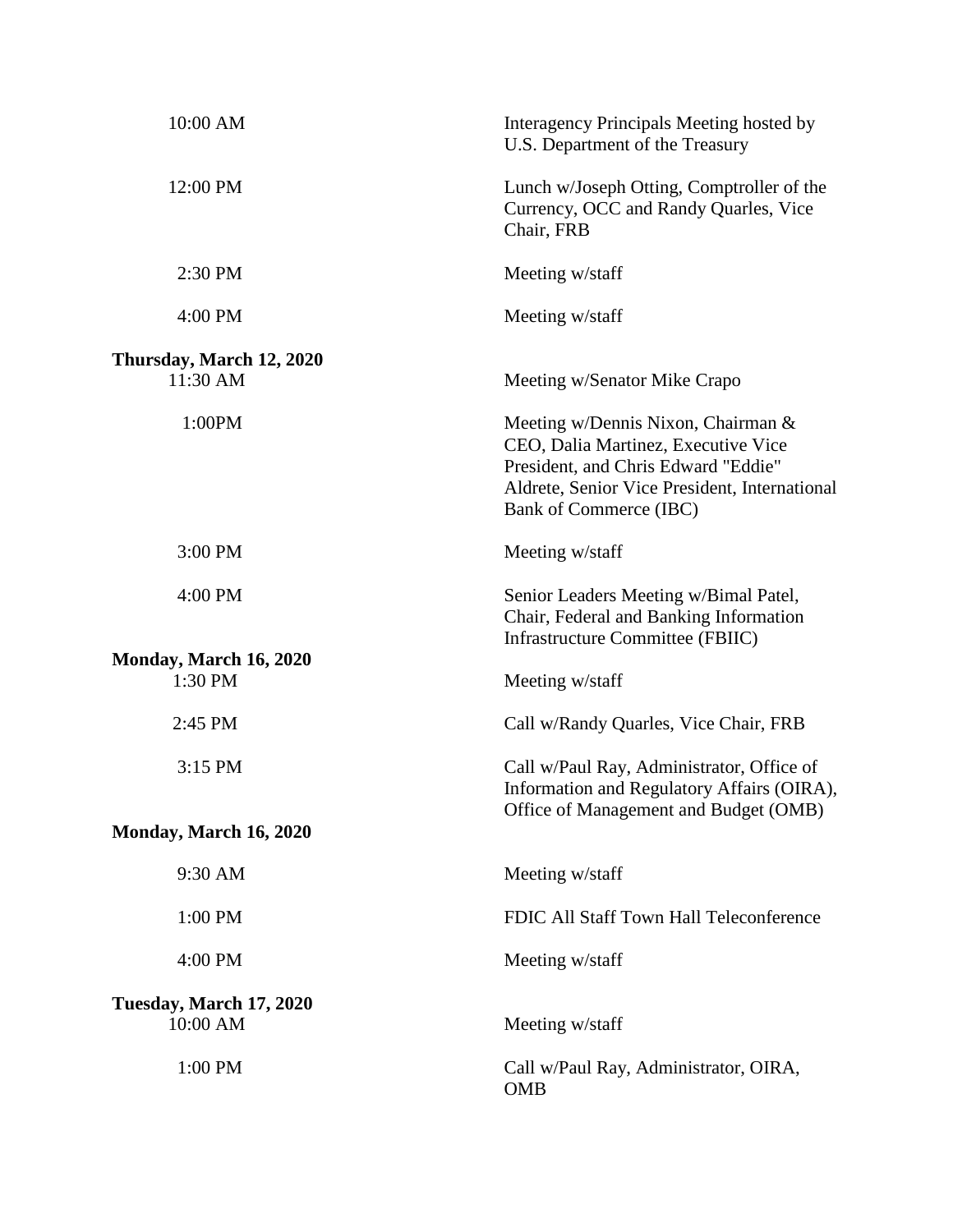| 4:00 PM                               | Meeting w/staff                                                                                                                                                   |
|---------------------------------------|-------------------------------------------------------------------------------------------------------------------------------------------------------------------|
| Wednesday, March 18, 2020<br>10:00 AM | Meeting w/staff                                                                                                                                                   |
| 12:00 PM                              | Meeting w/staff                                                                                                                                                   |
| 2:00 PM                               | Call w/Andrew Ackerman, Reporter, Wall<br><b>Street Journal</b>                                                                                                   |
| 3:00 PM                               | Meeting w/staff                                                                                                                                                   |
| 4:00 PM                               | Meeting w/staff                                                                                                                                                   |
| 5:00 PM                               | Call w/Senator Pat Toomey                                                                                                                                         |
| 5:30 PM                               | Call w/Joseph Otting, Comptroller of the<br>Currency, OCC, and Michelle Bowman,<br>Governor, FRB                                                                  |
| Thursday, March 19, 2020              |                                                                                                                                                                   |
| 1:00 PM                               | Call w/Rebeca Romero Rainey, President<br>and CEO and Karen Thomas, Senior<br><b>Executive Vice President, Independent</b><br>Community Bankers of America (ICBA) |
| 4:00 PM                               | Senior Leaders Meeting w/Bimal Patel,<br>Chair, FBIIC                                                                                                             |
| 4:30 PM                               | Meeting w/staff                                                                                                                                                   |
| Friday, March 20, 2020<br>1:00 PM     | FDIC Consumer Video Taping                                                                                                                                        |
| 1:30 PM                               | Call w/staff                                                                                                                                                      |
| 2:00 PM                               | Interviews w/Trevor Shirley, Nexstar Media<br>Group and Scott Horsley, National Public<br>Radio                                                                   |
| 3:45 PM                               | Call w/Congressman Steve Scalise                                                                                                                                  |
| 4:15 PM                               | Call w/staff                                                                                                                                                      |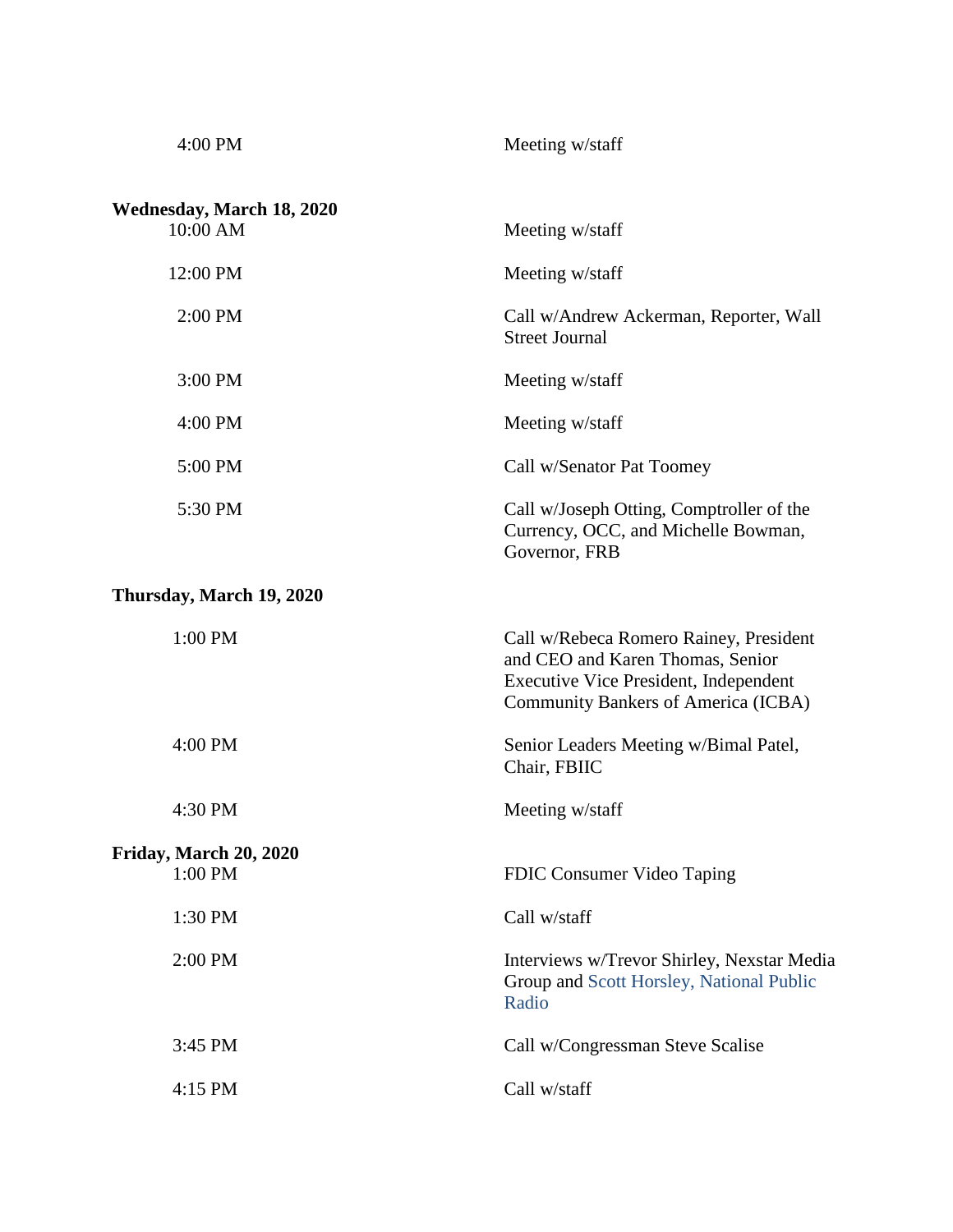| Monday, March 23, 2020    |                                                                                                 |
|---------------------------|-------------------------------------------------------------------------------------------------|
| 9:30 AM                   | Meeting w/staff                                                                                 |
| 2:45 PM                   | Meeting w/staff                                                                                 |
| 5:00 PM                   | Meeting w/staff                                                                                 |
| Tuesday, March 24, 2020   |                                                                                                 |
| 12:30 PM                  | Federal Stability Oversight Council (FSOC)<br>Member Call                                       |
| 4:00 PM                   | Meeting w/staff                                                                                 |
| 5:00 PM                   | Call w/Joseph Otting, Comptroller of the<br>Currency, OCC                                       |
| 5:30 PM                   | Meeting w/staff                                                                                 |
| Wednesday, March 25, 2020 |                                                                                                 |
| 9:30 AM                   | Meeting w/American Bankers Association,<br>(ABA) State Association Members                      |
| 10:00 AM                  | Interview with Katie Suiters, Cox Media<br>Group                                                |
| 1:00 PM                   | Meeting w/staff                                                                                 |
| 1:30 PM                   | Call w/Mid-Size Bank Coalition of<br>America members                                            |
| 3:00 PM                   | Meeting w/staff                                                                                 |
| 4:30 PM                   | Meeting w/staff                                                                                 |
| Thursday, March 26, 2020  |                                                                                                 |
| 11:30 AM                  | Call w/Randy Quarles, Vice<br>Chair, FRB and Joseph Otting,<br>Comptroller of the Currency, OCC |
| 12:00 PM                  | Senior Leaders Call w/Bimal Patel,<br>Chair, FBIIC                                              |
| 2:30 PM                   | Meeting w/FSOC Principals (Closed<br>Session)                                                   |